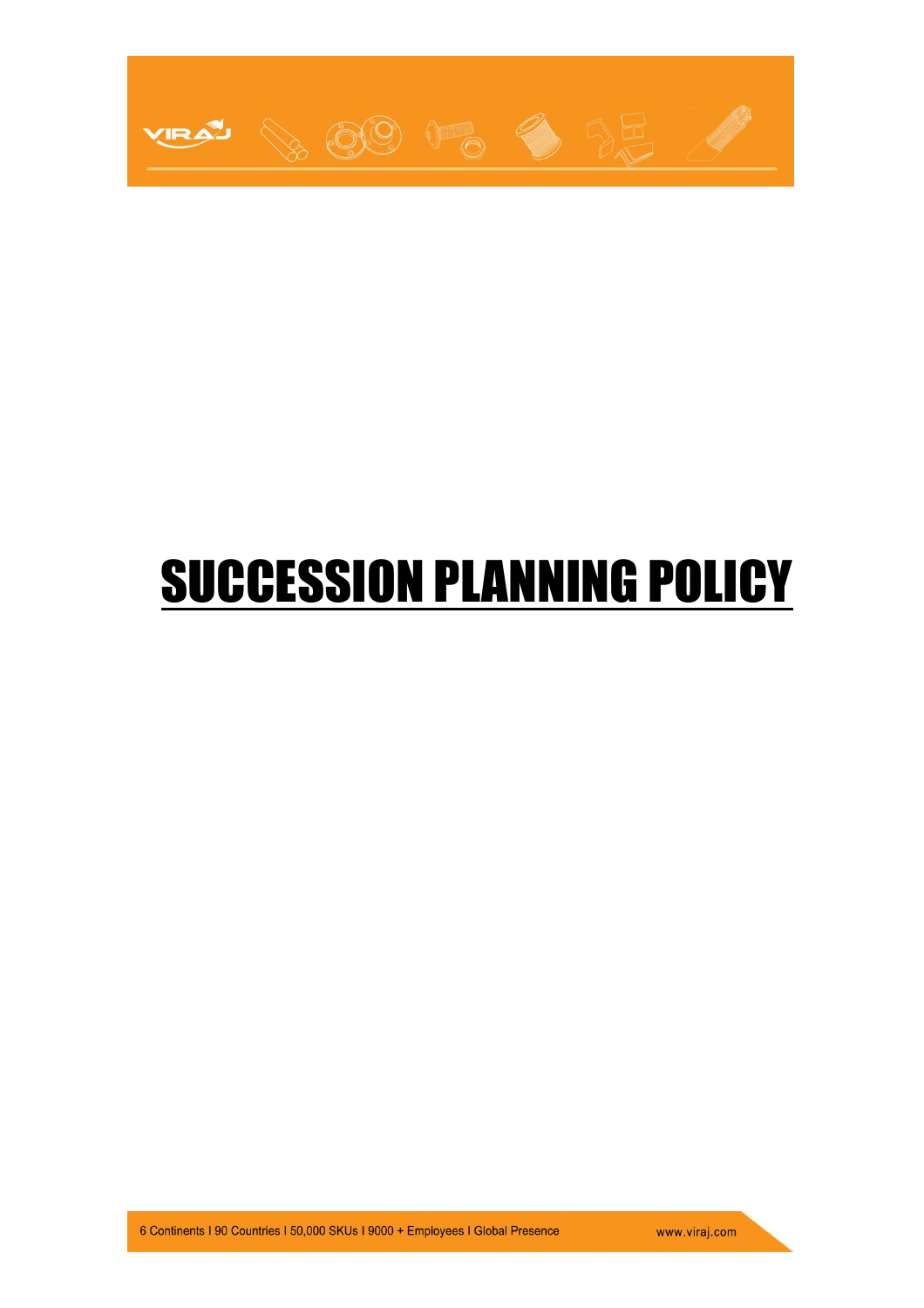

VPL has decided to introduce a systemized process for planning the succession for SMP (Senior Management Position i.e. Vice President and above) within the organization.

### **1.0 Objective**

- 1.1 To map critical roles within VPL
- 1.2 To ensure that successors are identified for each critical role
- 1.3 To evaluate development needs of successors *vis-à-vis* the critical role
- 1.4 To identify gaps in succession plan

#### **2.0 Applicability**

2.1 This Policy shall be applicable to all the Employees in the SMP cadre i.e. Vice President and above in Viraj Profiles limited (VPL) and other Associated Companies and Organizations falling under the overall umbrella of VPL covering all its divisions, units, locations, and offices who are identified for succession planning.

#### **3.0 Process**

- 3.1 Corporate HR will create a list of SMP within the organization.
	- 3.1.1 A list of business-specific critical positions will be created with the Unit HR of the respective businesses with inputs from Business Head
	- 3.1.2 A list of critical positions in Corporate will be created with the CHRO with inputs from Corporate Function Head
	- 3.1.3 The compiled list of critical positions will be finalized by CHRO
- 3.2 Corporate HR will send the Succession Planning template (Annexure 1) to Incumbents in SMP, copying their Reporting Officers.
- 3.3 Incumbents in SMP will fill out Succession Planning template, identifying *at least* 1 immediate successor (capable of succeeding incumbent in 0-1 years) and 1 down-theline successor (capable of succeeding incumbent in 1-3 years).
- 3.4 After completing Succession Planning template, Incumbent will forward the output to his/her Reporting Officer.
- 3.5 Reporting Officer will review Succession Planning template, ensuring that Incumbent has completed the exercise objectively, with no bias or prejudice.
	- 3.5.1 Reporting Officer and Incumbent must meet if Reporting Officer has additional suggestions of people Incumbent should add to his/her Succession Planning template.
- 3.6 After Reporting Officer approves Succession Planning template, Incumbent will send a copy of it, containing his/her and Reporting Officer's signature, to Corporate HR.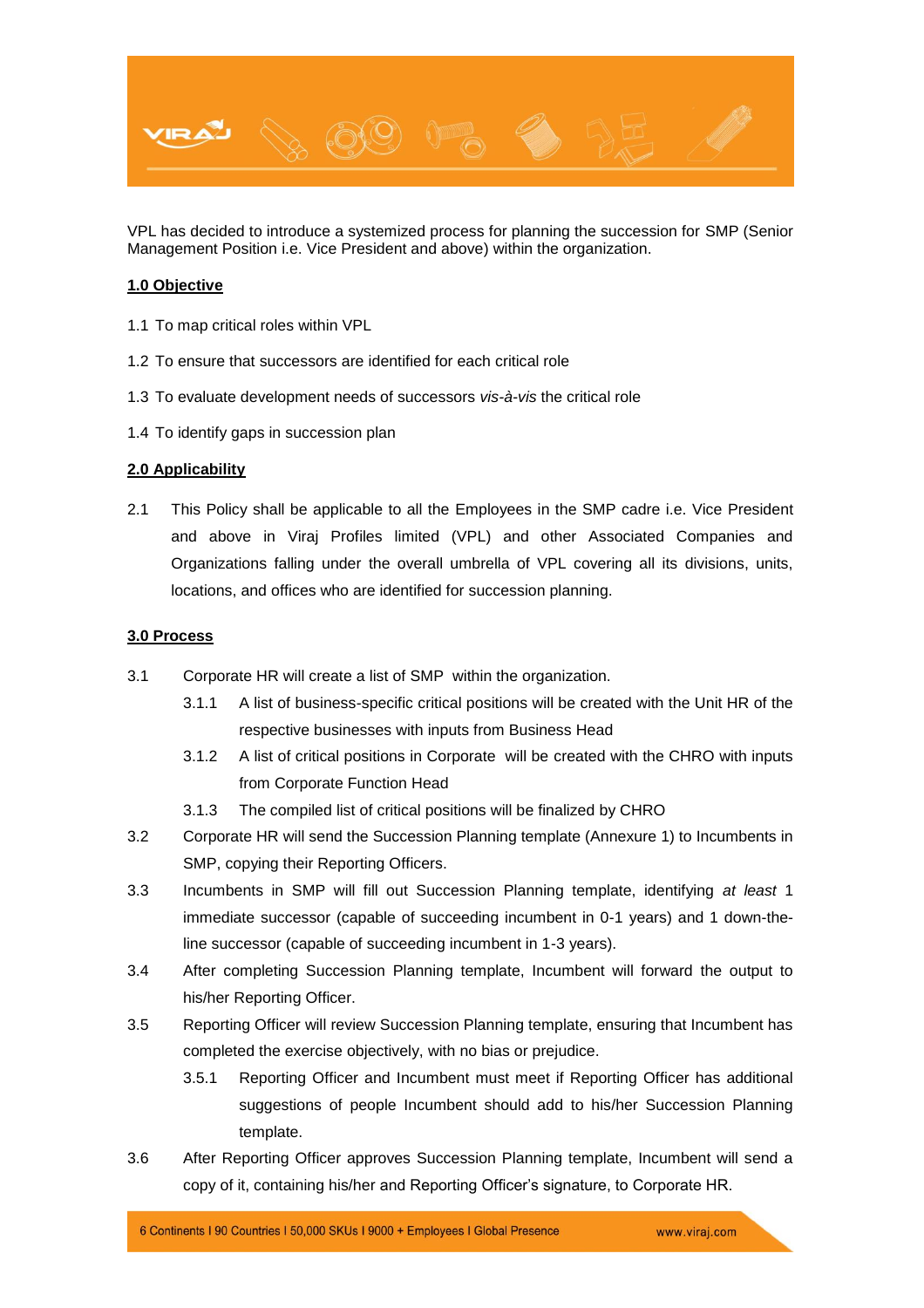

- 3.7 Corporate HR will compile all Succession Planning templates received from all incumbents.
- 3.8 CMD & CHRO will review all succession plans for all critical positions to verify decisions and ensure that no viable candidate has been omitted as part of panel reviews.
- 3.9 For all identified successors, Corporate HR will map skills against requirements of Incumbent's position, and identify development needs based on:
	- 3.9.1 PDR form
	- 3.9.2 Outcomes of Panel Discussion
	- 3.9.3 Incumbent's completed Succession Planning template
	- 3.9.4 Inputs from diagnostic instruments like Assessment Center, Development Center, Evaluation of Leadership potential
- 3.10 Based on a thorough list of development needs, Corporate HR will develop each successor's training and development program. Corporate HR will employ development tools (like job rotation, job enrichment, job shadowing, development leader program, special projects, executive coaching and technical/management/leadership training) as needed.
- 3.11 For positions without successors, Corporate HR and Incumbent will identify successor, either within firm or through lateral recruitment, and create robust development plan to target developmental needs

3.11.1 Such cases will be reviewed and approved by CMD.

- 3.12 All decisions made on Succession Planning will be codified in the Master Succession Planning sheet.
- 3.13 Succession plans will be strictly confidential, and will not be shared with anyone (including successors) except the CMD and CHRO and corresponding Reporting Officers.
- 3.14 Progress of successors against their development plans will be reviewed by CHRO and corresponding Reporting Officers on a semi-annual basis, and by CMD on an annual basis.

#### **4.0 General Conditions**

- 4.1 In case of any ambiguity/concern on policy for succession planning the interpretation of CMD shall be final and binding on all concerned.
- 4.2 The Succession Planning exercise is to be treated with utmost confidentiality. Under no conditions is anyone to reveal any information pertaining to this exercise without explicit approval from CHRO and CMD.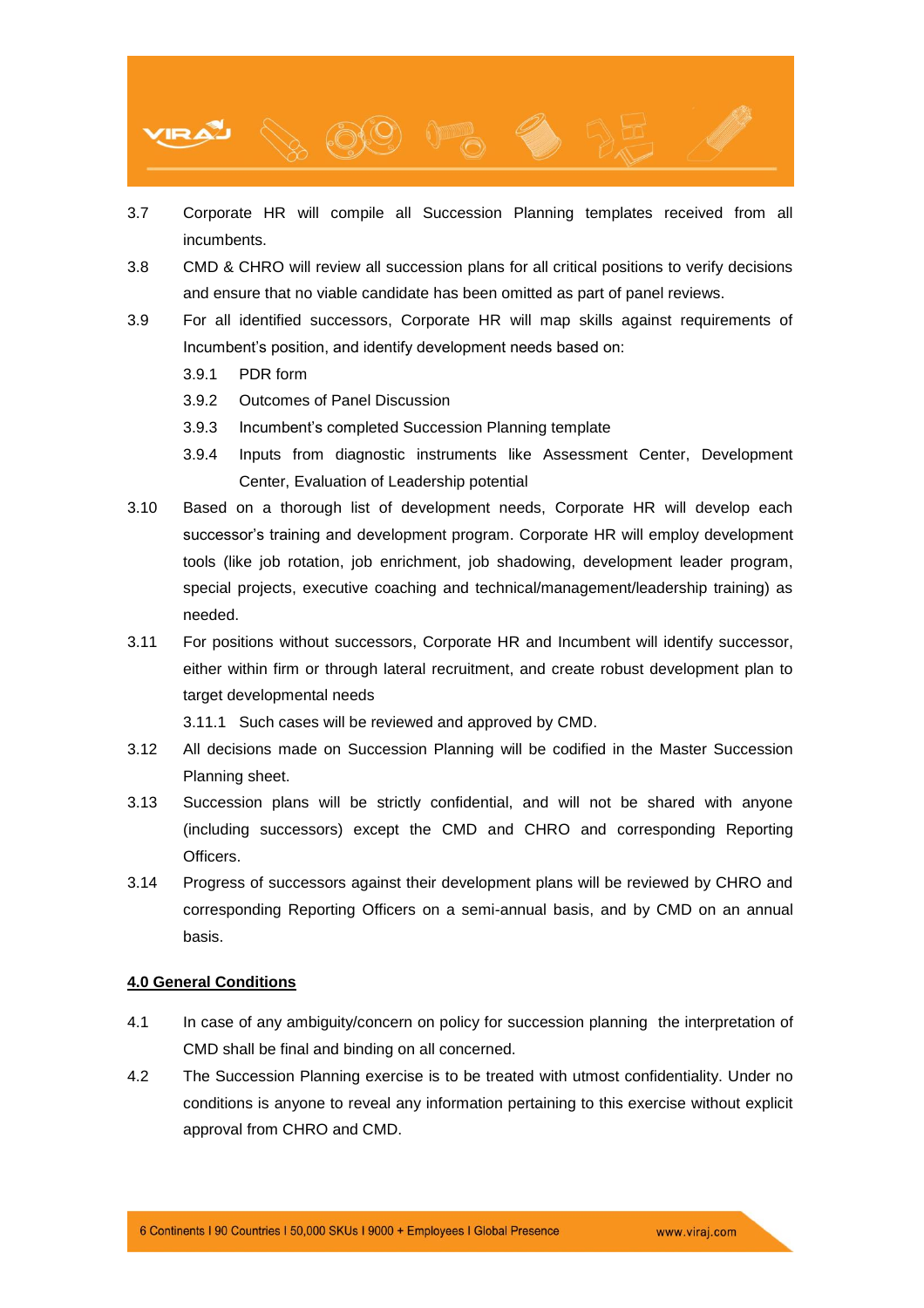

## **Annexure I. Succession Planning template**

|                                                             |                                                | <b>Template for Succession Planning</b>                   |                                             |  |  |  |  |  |
|-------------------------------------------------------------|------------------------------------------------|-----------------------------------------------------------|---------------------------------------------|--|--|--|--|--|
| <b>Incumbent Information</b>                                |                                                |                                                           |                                             |  |  |  |  |  |
| <b>Name</b>                                                 |                                                |                                                           |                                             |  |  |  |  |  |
| Your name                                                   | хx                                             |                                                           |                                             |  |  |  |  |  |
| Position<br><b>Your Position</b>                            | XX                                             |                                                           |                                             |  |  |  |  |  |
| Immediate successor 1                                       |                                                |                                                           |                                             |  |  |  |  |  |
| Successor ready in 0 - 1 year                               |                                                |                                                           |                                             |  |  |  |  |  |
| <b>Name</b><br>Successor's name                             | XX                                             | <b>Track record</b><br>Rating                             |                                             |  |  |  |  |  |
|                                                             |                                                | • Last year                                               | хx                                          |  |  |  |  |  |
| <b>Designation/Role</b>                                     | XX                                             | ■ Year before last                                        | хx                                          |  |  |  |  |  |
| Successor's position                                        |                                                |                                                           |                                             |  |  |  |  |  |
| <b>Strengths</b>                                            | Reasons why he/she would make a good successor | Dev. Needs<br>Gaps between skill set and job requirements |                                             |  |  |  |  |  |
| $\cdot$ xx                                                  |                                                | XX                                                        |                                             |  |  |  |  |  |
| Immediate successor 2                                       |                                                |                                                           |                                             |  |  |  |  |  |
| Successor ready in 0 - 1 year                               |                                                |                                                           |                                             |  |  |  |  |  |
| <b>Name</b>                                                 | xx                                             | <b>Track record</b>                                       |                                             |  |  |  |  |  |
| Successor's name                                            |                                                | Rating                                                    |                                             |  |  |  |  |  |
|                                                             |                                                | - Last year                                               | xx                                          |  |  |  |  |  |
| <b>Designation/Role</b>                                     | хx                                             | ■ Year before last                                        | хx                                          |  |  |  |  |  |
| Successor's position                                        |                                                |                                                           |                                             |  |  |  |  |  |
| <b>Strengths</b>                                            | Reasons why he/she would make a good successor | Dev. Needs                                                | Gaps between skill set and job requirements |  |  |  |  |  |
|                                                             |                                                |                                                           |                                             |  |  |  |  |  |
| • xx                                                        |                                                | XX                                                        |                                             |  |  |  |  |  |
| Down-the-line successor 1                                   |                                                |                                                           |                                             |  |  |  |  |  |
| Successor ready in 1 - 3 years                              |                                                |                                                           |                                             |  |  |  |  |  |
| <b>Name</b><br>Successor's name                             | хx                                             | <b>Track record</b><br>Rating                             |                                             |  |  |  |  |  |
|                                                             |                                                | • Last year                                               | XX                                          |  |  |  |  |  |
| <b>Designation/Role</b>                                     |                                                | " Year before last                                        | хx                                          |  |  |  |  |  |
| Successor's position                                        | хx                                             |                                                           |                                             |  |  |  |  |  |
|                                                             |                                                |                                                           |                                             |  |  |  |  |  |
| <b>Strengths</b>                                            | Reasons why he/she would make a good successor | Dev. Needs<br>Gaps between skill set and job requirements |                                             |  |  |  |  |  |
| $\cdot$ xx                                                  |                                                | xx                                                        |                                             |  |  |  |  |  |
| Down-the-line successor 2                                   |                                                |                                                           |                                             |  |  |  |  |  |
| Successor ready in 1 - 3 years                              |                                                |                                                           |                                             |  |  |  |  |  |
| <b>Name</b>                                                 | хx                                             | <b>Track record</b>                                       |                                             |  |  |  |  |  |
| Successor's name                                            |                                                | Rating                                                    |                                             |  |  |  |  |  |
|                                                             |                                                | • Last year                                               | хx                                          |  |  |  |  |  |
| <b>Designation/Role</b>                                     | хx                                             | ■ Year before last                                        | хx                                          |  |  |  |  |  |
| Successor's position                                        |                                                |                                                           |                                             |  |  |  |  |  |
| <b>Strengths</b>                                            | Reasons why he/she would make a good successor | Dev. Needs<br>Gaps between skill set and job requirements |                                             |  |  |  |  |  |
| $\cdot$ xx                                                  |                                                | xx                                                        |                                             |  |  |  |  |  |
|                                                             |                                                |                                                           |                                             |  |  |  |  |  |
| Down-the-line successor 3<br>Successor ready in 1 - 3 years |                                                |                                                           |                                             |  |  |  |  |  |
| <b>Name</b>                                                 |                                                | <b>Track record</b>                                       |                                             |  |  |  |  |  |
| Successor's name                                            | XX                                             | Rating                                                    |                                             |  |  |  |  |  |
|                                                             |                                                | • Last year                                               | ХX                                          |  |  |  |  |  |
| <b>Designation/Role</b>                                     |                                                | ■ Year before last                                        | хx                                          |  |  |  |  |  |
| Successor's position                                        | хx                                             |                                                           |                                             |  |  |  |  |  |
| <b>Strengths</b>                                            |                                                | Dev. Needs                                                |                                             |  |  |  |  |  |
|                                                             | Reasons why he/she would make a good successor | Gaps between skill set and job requirements               |                                             |  |  |  |  |  |
| $\cdot$ xx                                                  |                                                | xx                                                        |                                             |  |  |  |  |  |
| <b>Approval</b>                                             |                                                |                                                           |                                             |  |  |  |  |  |
| Incumbent:                                                  |                                                | Direct superior:                                          |                                             |  |  |  |  |  |
|                                                             |                                                |                                                           |                                             |  |  |  |  |  |

www.viraj.com